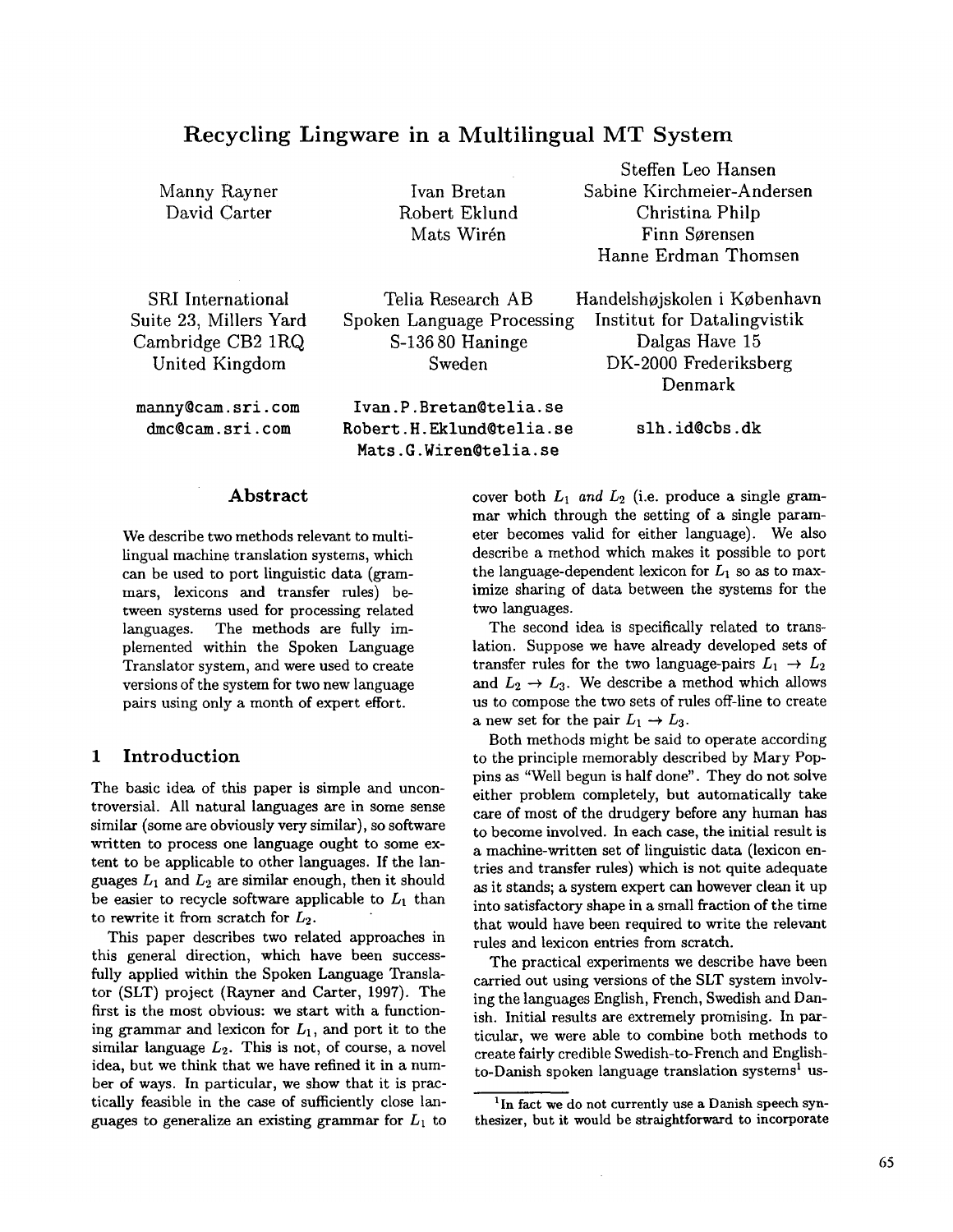ing only a few person-weeks of expert effort.

The rest of the paper is structured as follows. Section 2 gives a very brief overview of the relevant aspeers of the SLT system. Section 3 describes the methods we have developed for porting linguistic descriptions between closely related languages. Section 4 summarizes the transfer composition method. Section 5 describes preliminary experiments.

## 2 An overview of the SLT system

The SLT system has been described in detail elsewhere (most recently (Rayner and Bouillon, 1995; Rayner and Carter, 1997)), so this section will only provide the minimum information necessary to understand the main body of the paper.

The language-processing (translation) part of the system is supplied with N-best sentence hypotheses by the system's recognizer, and itself uses a hybrid architecture, which combines rules and trainable statistical models. To summarize the argument from (Rayner and Bouillon, 1995), there are good reasons for requiring both these components to be present. Rules are useful for capturing many kinds of regular linguistic facts that are independent of any particular domain of application, prime examples being grammatical agreement and question-formation. In contrast, there are other types of phenomena which intuitively are more naturally conceptualized as idiosyncratic and domain-dependent: the most obvious examples here are word-choice problems.

The system uses two translation mechanisms, applied bottom-up in parallel (Rayner and Carter, 1997). The primary, rule-based translation mechanism performs transfer at the level of Quasi-Logical Form (QLF), a type of predicate/argument style notation (Alshawi et al., 1991). The source- and target-language grammars provide a declarative definition of a many-to-many mapping between surface form and QLF. The grammars are domainindependent, and can be compiled to run efficiently either in the direction surface form  $\rightarrow$  QLF (analysis) or  $QLF \rightarrow$  surface form (generation). In transfer, unification-based rules are used to define a space of possible candidate translations; domaindependent, statistically trained preferences then select the most preferred candidate translation. This division of effort has the important consequence of allowing the transfer rules to be fairly simple, since much of the complexity is "factored out" into the trained preferences.

In order to deal with the brittleness inherent in any rule-based system, a second, much less sophisti-

The parts of the system of central interest here are the rule-based components, in particular the morphologies, grammars, lexica and transfer rules. Morphologies are written in a variant of two-level morphology (Carter, 1995), and grammars in a unification-based formalism (Alshawi (ed), 1992). The lexicon for each language is divided into three main parts:

- Domain-independent function (closed class) word entries are written directly in terms of definitions of suitable feature-value assignments, and can from a software-engineering standpoint be regarded as part of the grammar.
- A collection of language-dependent but domainindependent macros define the feature-value assignments needed for each type of regular content-word, e.g. "count noun", "transitive verb" and so on. These macros are called *paradigm macros.*
- Content word entries, which in general may be domain-dependent, are defined in terms of these lexical macros. An entry of this kind contains the following information: the name of the relevant macro, the base surface form of the word, the associated logical-form (QLF) constant, and if necessary a pointer to the correct inflectional type (conjugation or declension).

Structurally, transfer rules have much in common with lexicon entries. (Bear in mind that conventional bilingual and monolingual dictionaries have similar structures too). A small set of domainindependent transfer rules encode cross-linguistic divergences significant enough that they need to be represented at the QLF level: these rules may contain arbitrary pieces of QLF form. The majority of the transfer rules, however, are "atomicatomic": they associate a logical-form constant from the source language with one or more logical-form constants from the target language. Transfer rules of this type have a close connection with the macrodefined monolingual content-word lexicon, and may also be domain-dependent.

cated translation method is also used, which simply maps surface phrases from the source language into possible target-language counterparts. We refer to the backup method as "word-to-word" (WW) translation. The two methods are combined, roughly speaking, by using rule-based QLF transfer to translate as much as possible, filling in any gaps with applications of the WW rules.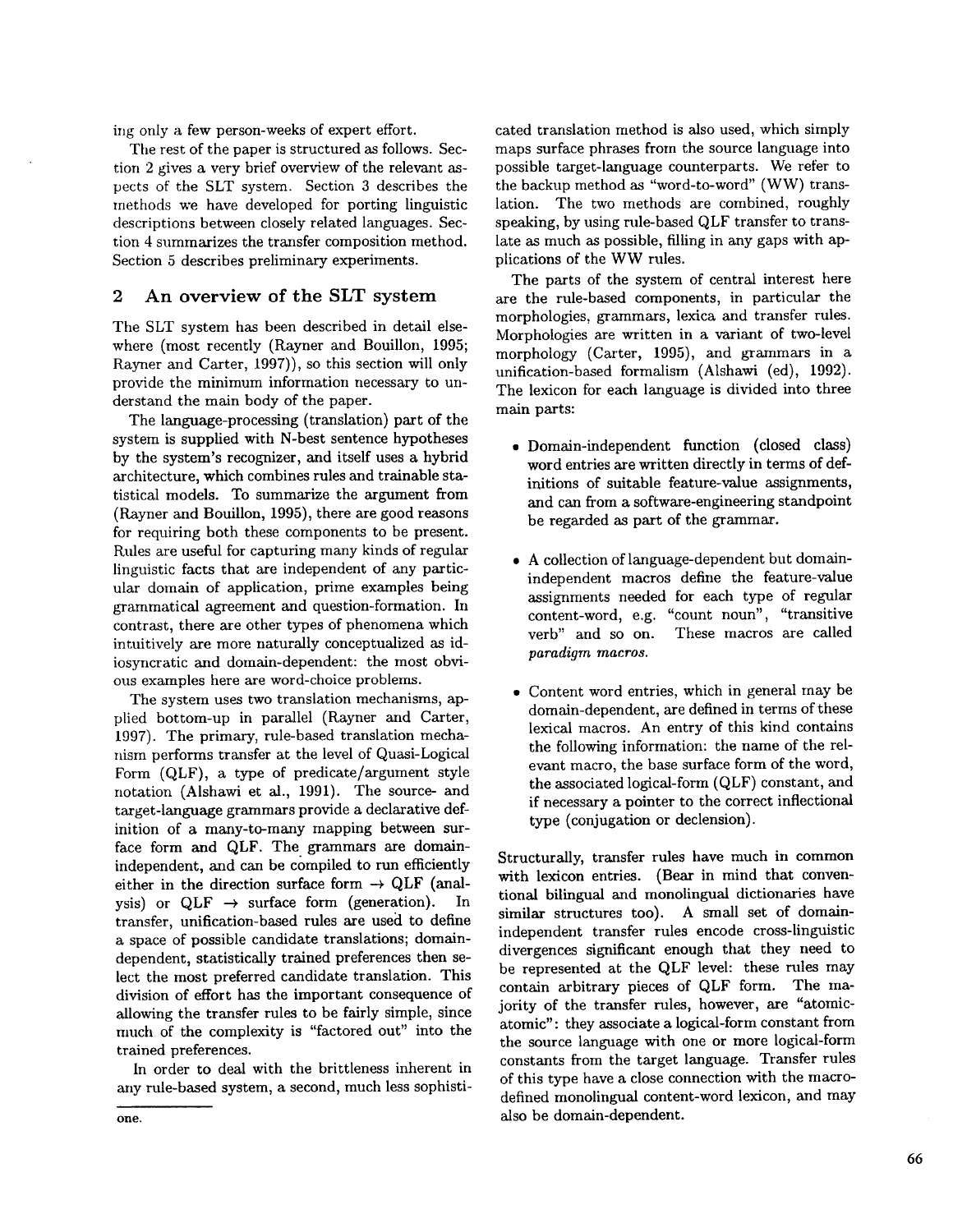## 3 Porting grammars and lexica between closely related languages

The original version of the Core Language Engine had a single language description for English, written by hand from scratch (Pulman, 1992; Rayner, 1994). Subsequently, language descriptions have been developed for Swedish (Gambäck and Rayner, 1992), French and Spanish (Rayner, Carter and Bouillon, 1995). In each of these cases, the new language description was created by manually editing the relevant files for the closest existing language. (The Swedish and French systems are modified versions of the original English one; the Spanish system is modified from the French one). There are however some serious drawbacks to this approach. Firstly, it requires a considerable quantity of expert effort; secondly, there is no mechanism for keeping the resuiting grammars in step with each other. Changes are often made to one grammar and not percolated to the other ones until concrete problems show up in test suites or demos. The net result is that the various grammars tend to drift steadily further apart.

When we recently decided to create a language description for Danish, we thought it would be interesting to experiment with a more principled methodology, which explicitly attempts to address the problems mentioned above. The conditions appeared ideal: we were porting from Swedish, Swedish and Danish being an extremely closely related language pair. The basic principles we have attempted to observe are the following:

- Whenever feasible, we have tried to arrange things so that the linguistic descriptions for the two languages consist of shared files. In particular, the grammar rules files for the two languages are shared. When required, rules or parts of rules specific to one language are placed inside macros whose expansion depends on the identity of the current language, so that the rule expands when loaded to an appropriate language-specific version.
- When files cannot easily be shared (in particular, for the content-word lexica), we define the file for the new language in terms of declarations listing the explicit differences against the corresponding file for the old language. We have attempted to make the structure of these declarations as simple as possible, so that they can be written by linguists who lack prior familiarity with the system and its notation.

Although we are uncertain how much generality to claim for the results (Swedish and Danish, as already noted, are exceptionally close), we found them encouraging. Four of the 175 existing Swedish grammar rules turned out to be inapplicable to Danish, and two had to be replaced by corresponding Danish rules. Five more rules had to be parameterized by language-specific macros. Some of the morphology rules needed to be rewritten, but this only required about two days of effort from a system specialist working together with a Danish linguist. The most significant piece of work, which we will now describe in more detail, concerned the lexicon.

Our original intuition here was that the functionword lexicon and the paradigm macros (cf Section 2) would be essentially the same between the two languages, except that the surface forms of function words would vary. To put it slightly differently, we anticipated that it would make sense as a first approximation to say that there was a one-to-one correspondence between Swedish and Danish functionwords, and that their QLF representations could be left identical. This assumption does indeed appear to be borne out by the facts. The only complication we have come across so far concerns definite determiners: the feature-value assignments between the two languages need to differ slightly in order to handle the different rules in Swedish and Danish for determiner/noun agreement. This was handled, as with the grammar rules, by introduction of a suitable call to a language-specific macro.

With regard to content words, the situation is somewhat different. Since word choice in translation is frequently determined both by collocational and by semantic considerations, it does not make as much sense to insist on one-to-one correspondences and identical semantic representations. We consequently decided that content-words would have a language-dependent QLF representation, so as to make it possible to use our normal strategy of letting the Swedish-to-Danish translation rules in general be many-to-many, with collocational preferences filtering the space of possible transfers.

The remarks above motivate the concrete lexiconporting strategy which we now sketch. All work was carried out by Danish linguists who had a good knowledge of computational linguistics and Swedish, but no previous exposure to the system. The starting point was to write a set of word-to-word translation rules (cf Section 2), which for each Swedish surface lexical item defined a set of possible Danish translations. The left-hand side of each WW rule specified a Swedish surface word-form and an associated grammatical category (verb, noun, etc), and the right-hand side a possible Danish translation. An initial "blank" version of the rules was created

> $\bar{z}$  $\mathcal{L}_{\mathcal{A}}$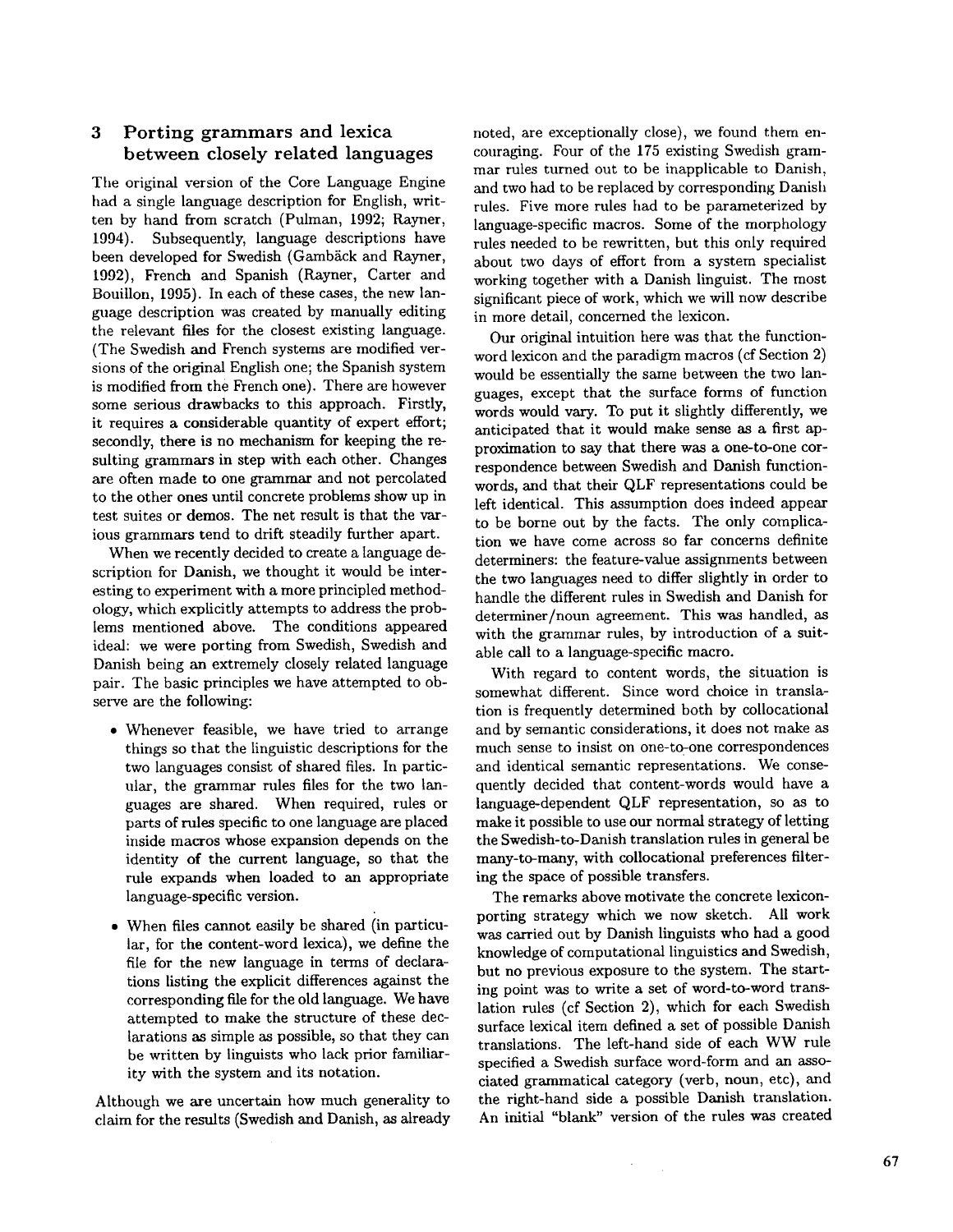automatically by machine analysis of a corpus; the left-hand side of the rule was filled in correctly, and a set of examples taken from the corpus was listed above. The linguist only needed to fill in the righthand side appropriately with reference to the examples supplied.

The next step was to use the word-to-word rules to induce a Danish lexicon. As a first approximation, we assumed that the possible grammatical (syntactic/semantic) categories of the word on the righthand side of a WW rule would be the same as those of the word on its left-hand side. (Note that in general a word will have more than one lexical entry). Thus lexicon entries could be copied across from Swedish to Danish with appropriate modifications. In the case of function-words, the entry is copied across with only the surface form changed. For content-words, the porting routines query the linguist for the additional information needed to transform each specific item as follows.

If the left-hand (Swedish) word belongs to a lexical category subject to morphological inflection, the linguist is asked for the root form of the right-hand (Danish) word and its inflectional pattern. If the inflectional pattern is marked as wholly or partly irregular (e.g. with strong verbs), the linguist is also queried for the values of the relevant irregular inflections. All requests for lexical information are output in a single file at the end of the run, formatted for easy editing. This makes it possible for the linguist to process large numbers of information requests quickly and efficiently, and feed the revised declarations back into the porting process in an iterative fashion.

One particularly attractive aspect of the scheme is that transfer rules are automatically generated as a byproduct of the porting process. Grammar rules and function-words are regarded as interlingual; thus for each QLF constant  $C$  involved in the definition of a grammar rule or a function-word definition, the system adds a transfer rule which maps  $C$  into itself. Content-words are not interlingual. However, since each target lexical entry  $L$  is created from a source counterpart  $L'$ , it is trivial to create simultaneously a transfer rule which maps the source QLF constant associated with  $L'$  into the target QLF constant associated with L.

## **4 Transfer composition**

The previous sections have hopefully conveyed some of the flavour of our translation framework, which conceptually can be thought of as half-way between transfer and interlingua. We would if possible like to move closer to the interlingual end; however, the

problems touched on above mean that we do not see this as being a realistic short-term possibility. Meanwhile, we are stuck with the problem that dogs all multilingual transfer-based systems: the number of sets of transfer rules required increases quadratically in the number of system languages. Even three languages are enough to make the problem non-trivial.

In a recent paper (Rayner *et al,* 1996), we described a novel approach to the problem which we have implemented within the SLT system. Exploiting the declarative nature of our transfer formalism, we compose (off-line) existing sets of rules for the language pairs  $L_1 \rightarrow L_2$  and  $L_2 \rightarrow L_3$ , to create a new set of rules for  $L_1 \rightarrow L_3$ . It is clear that this can be done for rules which map atomic constants into atomic constants. What is less obvious is that complex rules, recursively defined in terms of translation of their sub-constituents, can also be composed. The method used is based on programtransformation ideas taken from logic programming, and is described in detail in the earlier paper. Simple methods, described in the same paper, can also be used to compose an approximate transfer preference model for the new language-pair.

The rule composition algorithm is not complete; we strongly suspect that, because of recursion effects, the problem of finding a complete set of composed transfer rules is undecidable. But in practice, the set of composed rules produced is good enough that it can be improved quickly to an acceptable level of performance. Our methodology for performing this task makes use of rationally constructed, balanced domain corpora to focus the effort on frequently occurring problems (Rayner, Carter and Bouillon, 1995). It involves making declarations to reduce the overgeneration of composed rules; adding hand-coded rules to fill coverage holes; and adjusting preferences. The details reported in (Rayner *et al,* 1996).

## **5 Experiments**

We will now present results for concrete experiments, where we applied the methods described above so as to rapidly construct translation systems for two new language pairs. All of the translation modules involved operate within the same Air Travel Inquiry (ATIS; (Hemphill et ai., 1990)) domain as other versions of SLT, using a vocabulary of about 1 500 source-language stem entries, and have been integrated into the main SLT system to produce versions which can perform credible translation of spoken Swedish into French and spoken English into Danish respectively.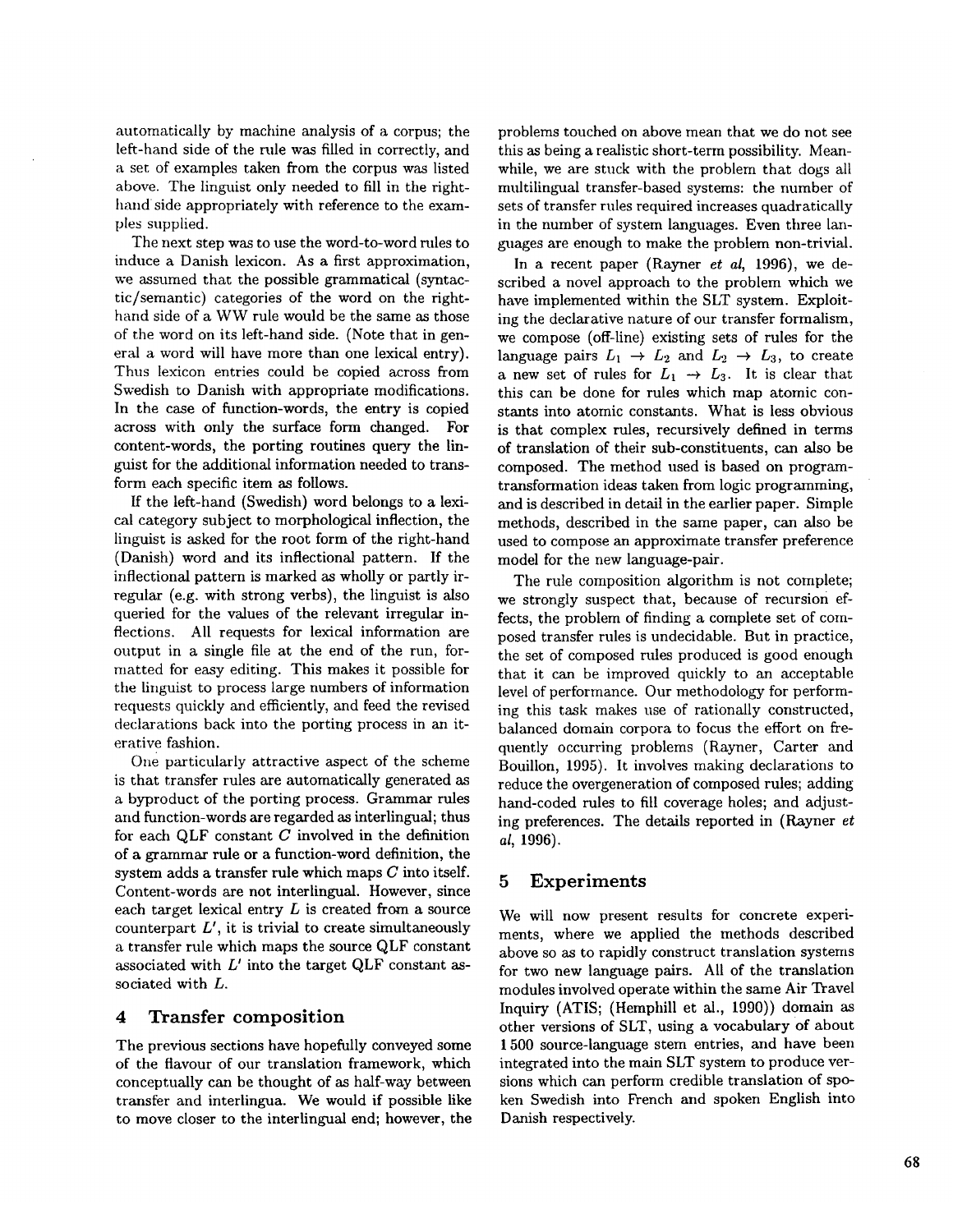|                        | $\overline{\text{Swe}} \to \text{Fre}$ | $Eng \rightarrow Swe$ |
|------------------------|----------------------------------------|-----------------------|
| Fully acceptable       | 29.4%                                  | 56.5%                 |
| Unnatural style        | 16.3%                                  | 7.75%                 |
| Minor syntactic errors | $\overline{15.2\%}$                    | 11.75%                |
| Major syntactic errors | 2.0%                                   | 4.75%                 |
| Partial translation    | $7.0\%$                                | 8.75%                 |
| Nonsense               | 22.9%                                  | 5.0%                  |
| <b>Bad</b> translation | $7.0\%$                                | 4.0%                  |
| No translation         | $\overline{0.2\%}$                     | 1.5%                  |

Table 1: Translation results for Swedish  $\rightarrow$  French and English  $\rightarrow$  Swedish on unseen speech data

#### **5.1** Swedish  $\rightarrow$  **English**  $\rightarrow$  **French**

This section describes an exercise which involved using transfer composition to construct a Swedish  $\rightarrow$ French translation system by composing Swedish  $\rightarrow$ English and English  $\rightarrow$  French versions of the system. The total expert effort was about two personweeks. We start by summarizing results, and then sketch the main points of the manual work needed to adjust the composed rule-sets.

We used a corpus of 442 previously unseen spoken utterances, and processed the N-best lists output for them by the speech recognizer. The results are as given in Table 1; for comparison, we also give the results for English  $\rightarrow$  Swedish, the language pair to which we have devoted the most effort (and which does not involve any transfer composition).

Thus almost 30% (top row) of the translations produced were completely acceptable, with another 30% or so (rows 2-3) having only minor problems, giving a total of 60% that would probably be acceptable in practical use. A further 9% (rows 4-5) contained major errors but also some correct information, while nearly all the remaining 30% (bottom 3 rows) were clearly unacceptable, consisting either of nonsense or of a translation that made some sense but was wrong. The reasons for these 30% of outright failures, compared to only about 10% for English  $\rightarrow$  Swedish, are firstly, that recognizer performance is slightly less good for Swedish than for English, owing to less training data being available; second, that Swedish and French differ more than English and Swedish do; thirdly, that transfer rules for both the component pairs (Swedish  $\rightarrow$  English and English  $\rightarrow$  French) have had much less work devoted to them than English  $\rightarrow$  Swedish; and last but not least, of course, that transfer composition is being used.

When cleaning up the automatically composed

Swedish  $\rightarrow$  French rule-set, the task on which we spent most effort was that of limiting overgeneration of composed transfer rules. The second most impor~ tant task was manual improvement of the Composed transfer preference model. The methods used are described in more detail in (Rayner *et al,* 1996).

#### 5.2 English  $\rightarrow$  Swedish  $\rightarrow$  Danish

This section briefly describes a second series of experiments, in which we converted an English  $\rightarrow$ Swedish system into an English  $\rightarrow$  Danish system using the methods described earlier. The total investment of system expert effort was again around two person-weeks.

About half the effort was used to port the Swedish language description to Danish, employing the methods of Section 3. After this, we carried out two rounds of testing and bug-fixing on the Swedish  $\rightarrow$ Danish translation task. For this, we used a Swedish representative corpus, containing 331 sentences representing 9 385 words from the original Swedish corpus. These tests uncovered a number of new problems resulting from previously unnoted divergences between the Swedish and Danish grammars. About half the problems disappeared after the addition of 20 or so small hand-coded adjustments to the morphology, function-word lexicon, transfer rules and transfer preferences.

After the second round of bug-fixing, 95% of the Swedish sentences received a Danish translation, and 79% a fully acceptable translation. (When measuring results on representative corpora, we count coverage in terms of "weighted scores". The weight assigned to sentence is proportional to the number of words it represents in the original corpus: that is, its length in words times the number of sentences it represents). Most of the translation errors that did occur were minor ones. Finally, we composed the English  $\rightarrow$  Swedish and Swedish  $\rightarrow$  Danish rules to create a English  $\rightarrow$  Danish rule-set, and used this, after a day's editing by an expert, to test English  $\rightarrow$ Danish translation using a representative text corpus (we will present results for unseen speech input at the workshop). Our results, using the same scheme as above, were as given in Table 2.

### 6 Conclusions and further directions

We have demonstrated that it is practically feasible in the case of sufficiently close languages to generalize an existing grammar for one language to produce a grammar which, through the setting of a single parameter, becokes valid for either language. As well as providing major efficiency gains over writing a grammar for the second language from scratch, this